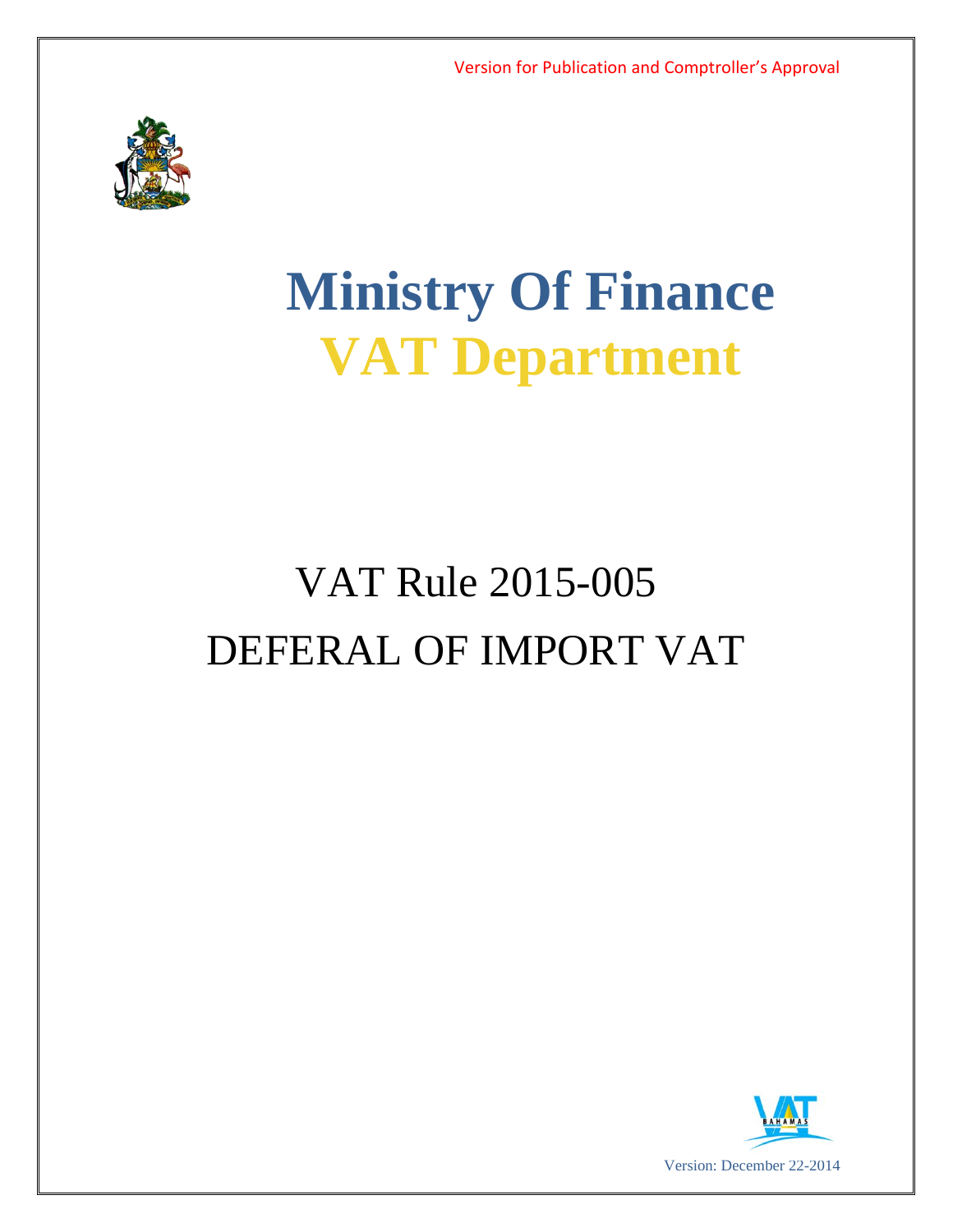## **VAT RULE 2015-005**

# **DEFERAL OF IMPORT VAT**

#### **A. Authority**

This Rule is made under section 17 of the Value Added Act, 2014.

#### **B. Legislation**

All legislative references are to the Value Added Tax Act, 2014 and/or the Value Added Tax Regulations 2014, unless otherwise stated.

#### **C. Section to which this Rule applies:**

This Rule applies to Section 44 (4) of the Act, with respect to deferment of VAT payable on the importation of goods.

#### **D. Application of Rule:**

The Rule sets out the following:

- Who can make an application for the deferment of VAT on the importation of goods;
- The conditions to be met;
- When should the person account for the deferred VAT; and
- Security and bonds requirements

#### **Persons eligible for deferment**

The deferment scheme will be available to persons who import goods under the following incentives:

- The Hotels Encouragement Act
- The Industries Encouragement Act

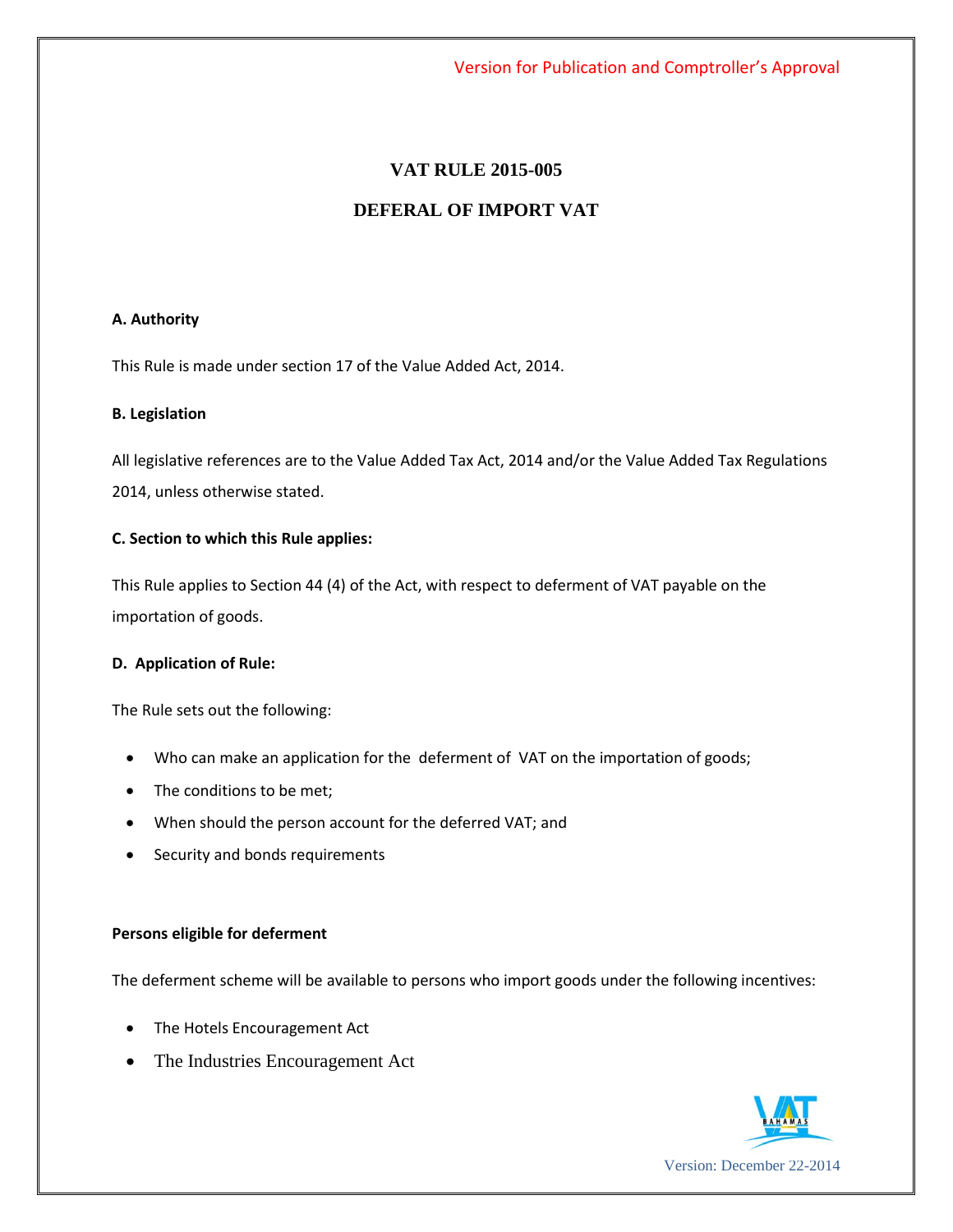- Approved goods for authorized sellers of tax free or tax discounted Tourist
- Approved Resellers of Automobiles
- Port Licensee Hawksbill Creek Grand Bahama Act (Ch. 261)

### **E. Comptroller's Rule**

#### **The Arrangement to which this Rule applies**

- **1.** For the purposes of this Rule, persons who are approved to operate under the deferment scheme are referred to as Approved Registrants.
- **2.** At the time of making an application, the person must be a VAT registrant and compliant with all the requirements of the VAT Act and Regulations, Business Licence Act, and Customs Management Act and Regulations.
- **3.** An approved registrant will be allowed to *defer* the payment of VAT on the importation of goods under the deferment scheme.
- **4.** An approved registrant will not pay VAT to Comptroller of Customs at the time of importation on the approved list of goods.
- **5.** The approved registrant should account for the *deferred* amount on the VAT return, for the tax period in which the goods were imported.
- **6.** The deferred VAT should be reported on the VAT return as a deferred tax liability that is payable.
- **7.** The approved registrant will be allowed to claim an input tax credit for the deferred liability, or less, in accordance with section 50 and Part 5 of the VAT Regulations.
- **8.** The VAT return should be filed by the due date for that tax period, and if there is a payment to be made as per the return, it must be paid on time.
- **9.** Unless separate application is made and approved payment of deferred VAT payable should not exceed six months after the importation of such goods.